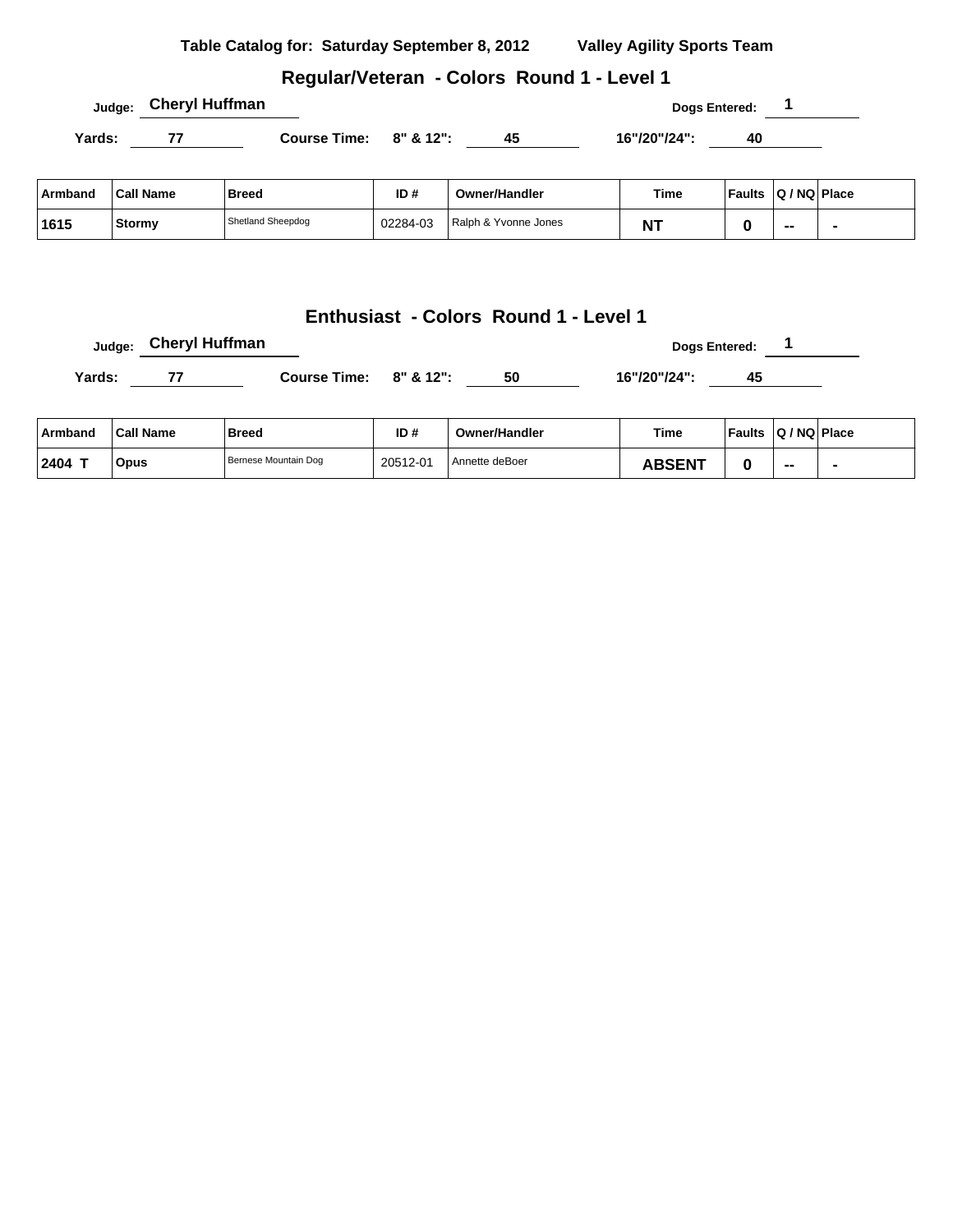# **Regular/Veteran - Colors Round 1 - Level 2**

**Judge: Cheryl Huffman Dogs Entered: 6** 

Yards: 77 Course Time: 8" & 12": 40 16"/20"/24": 35

| Armband | <b>Call Name</b> | Breed                | ID#      | <b>Owner/Handler</b>       | <b>Time</b> | Faults | Q / NQ Place |   |
|---------|------------------|----------------------|----------|----------------------------|-------------|--------|--------------|---|
| 1612    | <b>Skye</b>      | Border Collie        | 02137-03 | Suzanne & Michael Andersen | 25.36       | 0      | Q            | 2 |
| 1614    | Colton           | Australian Shepherd  | 18519-01 | Laura Noret                | 22.34       | 0      | Q            | ٠ |
| 2003    | Raizzin          | Collie (Rough)       | 02284-02 | Ralph & Yvonne Jones       | 16.97       | 0      | Q            | 2 |
| 2007    | Chloe            | <b>Border Collie</b> | 11137-03 | Rachel & Matt Mizenko      | 11.19       | 0      | Q            | ٠ |
| 2009    | Wade             | <b>Border Collie</b> | 17364-03 | Lorraine Cirinelli         | 17.01       | 40     | <b>NQ</b>    | 3 |
| 2401    | Dash             | <b>Border Collie</b> | 19108-01 | <b>Brittany Silveira</b>   | 12.92       | 0      | Q            |   |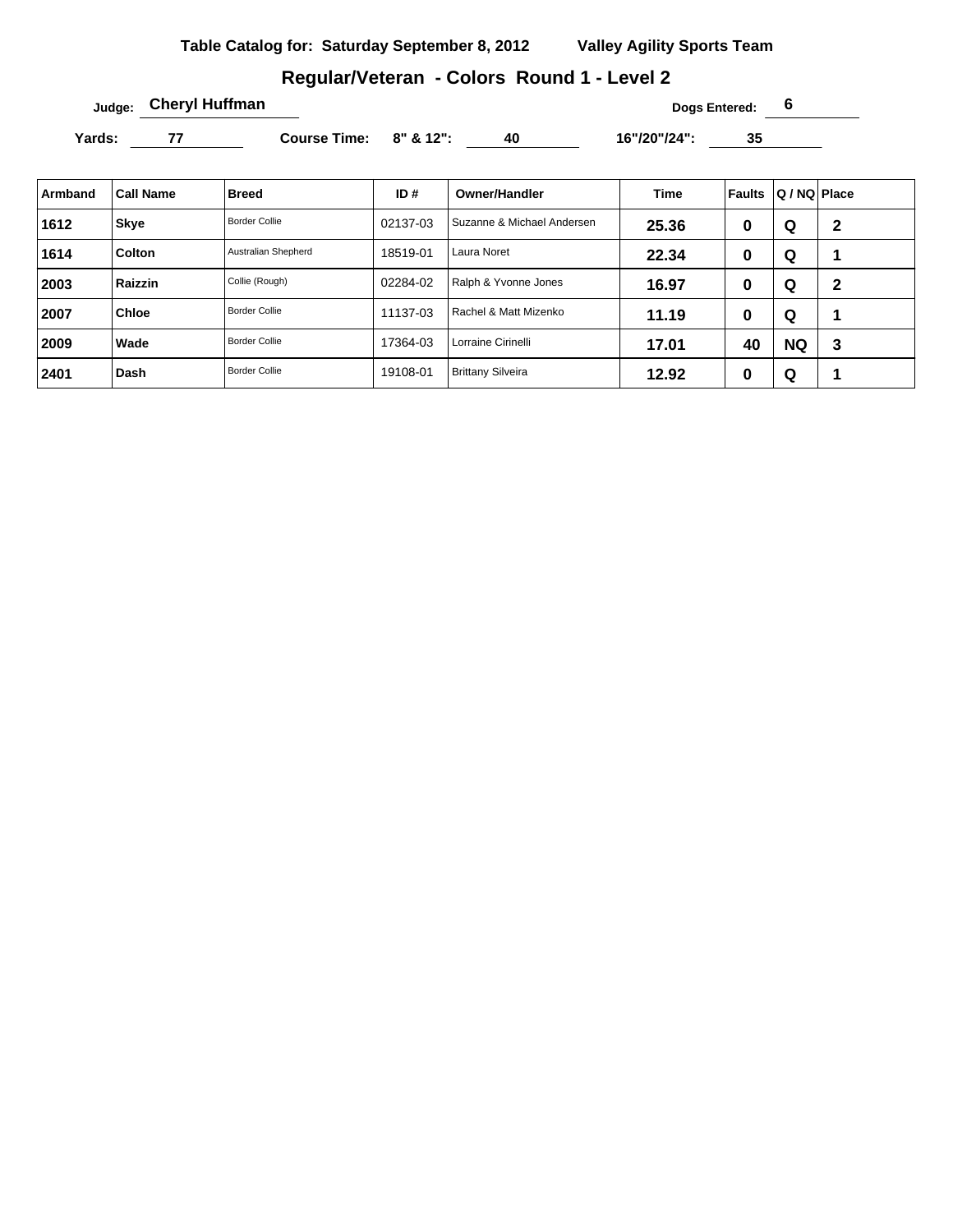# **Regular/Veteran - Colors Round 1 - Level 3**

**Dogs Entered: 7 Dogs Entered: 7 Dogs Entered: 7** 

Yards: 75 Course Time: 8" & 12": 37 16"/20"/24": 32

| Armband | <b>Call Name</b> | <b>Breed</b>         | ID#      | <b>Owner/Handler</b>           | <b>Time</b> | <b>Faults</b> | Q / NQ Place |              |
|---------|------------------|----------------------|----------|--------------------------------|-------------|---------------|--------------|--------------|
| 802     | Weezer           | Corgi                | 01951-04 | Mary Van Wormer/H:Linda Maddox | 34.63       | 0             | Q            |              |
| 1603    | Vegas            | Golden Retriever     | 03193-03 | Mary & Dwight Whatley          | 22.78       | 25            | <b>NQ</b>    | 4            |
| 1607    | Carson           | <b>Border Collie</b> | 15077-02 | Karen Stark                    | 34.64       | $\mathbf{2}$  | Q            | 3            |
| 1609    | <b>Drummer</b>   | Shetland Sheepdog    | 16496-02 | Penny Larson                   | 30.41       | 0             | Q            | $\mathbf{2}$ |
| 1620    | Dot              | All American         | 01641-05 | Sara & Ray Rhodes              | 29.39       | 0             | Q            | и            |
| 2008    | <b>Mimi</b>      | Australian Shepherd  | 17364-02 | Lorraine Cirinelli             | 26.91       | 0             | Q            | 1            |
| 2019 V  | Will             | Australian Shepherd  | 17364-01 | Lorraine Cirinelli             | 16.71       | 5             | <b>NQ</b>    | $\mathbf 2$  |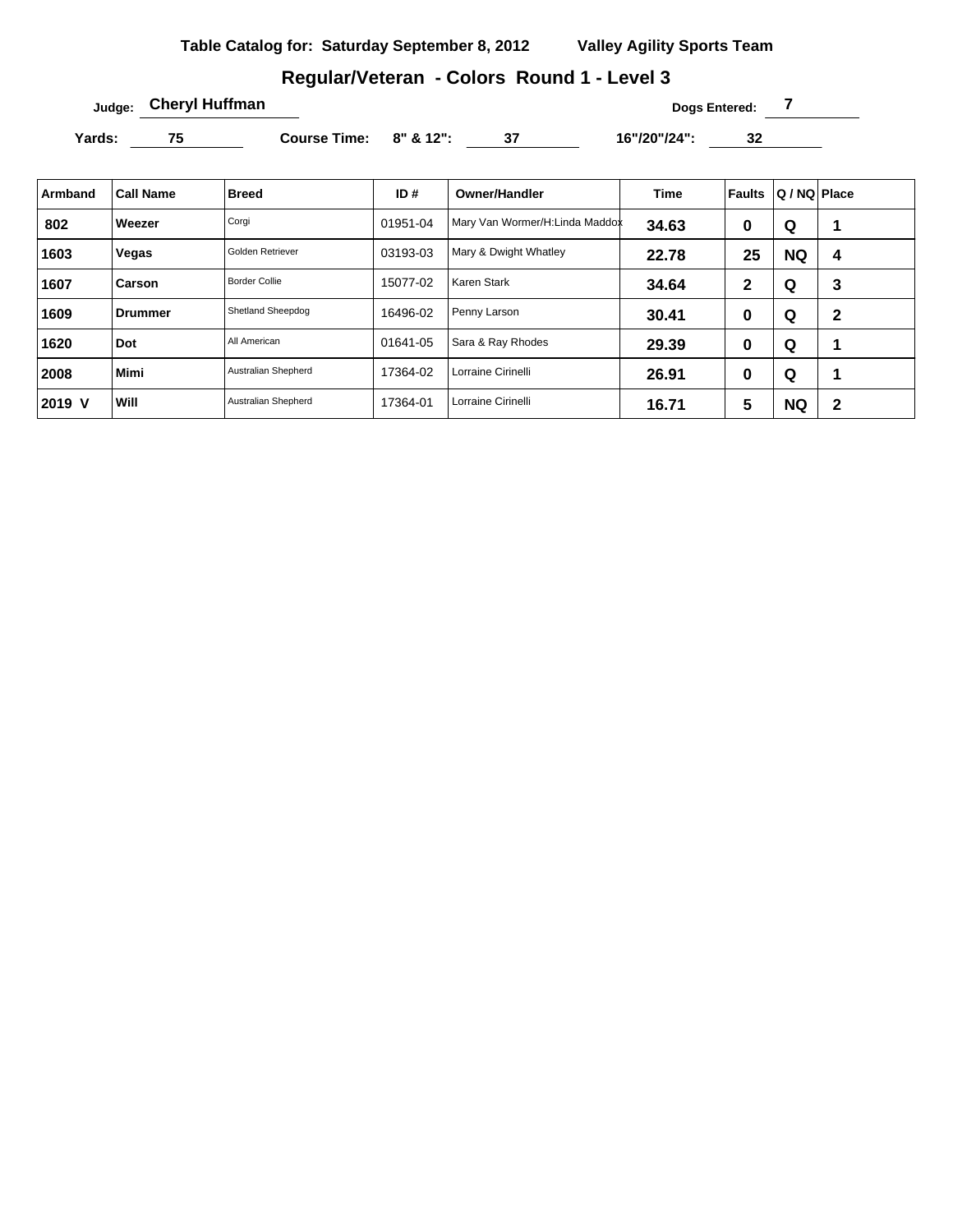## **Regular/Veteran - Colors Round 1 - Level 4**

**Judge:** Cheryl Huffman **1988** Cheryl Huffman **1988** Cheryl Huffman **1988** Cheryl Bogs Entered: 4

Yards: 75 Course Time: 8" & 12": 32 16"/20"/24": 27 \_\_\_\_

| Armband | <b>Call Name</b> | <b>Breed</b>                     | ID#      | Owner/Handler    | Time          | Faults | Q / NQ   Place           |                |
|---------|------------------|----------------------------------|----------|------------------|---------------|--------|--------------------------|----------------|
| 803     | Ruby             | Welsh Corgi (Pembroke)           | 07900-02 | Nancy Rico       | 18.50         | -U     | Q                        |                |
| 804     | <b>Maggie</b>    | Welsh Corgi (Pembroke)           | 04094-03 | Debra Kuykendall | <b>ABSENT</b> | 0      | $\overline{\phantom{a}}$ | $\blacksquare$ |
| 1617    | <b>Dock</b>      | Nova Scotia Duck Tolling Retriev | 10202-04 | Wendy Johansen   | 32.98         | 5      | Q                        | 2              |
| 1624 V  | <b>Riley</b>     | All American                     | 18061-01 | Monica Salusky   | 23.47         | υ      | Q                        |                |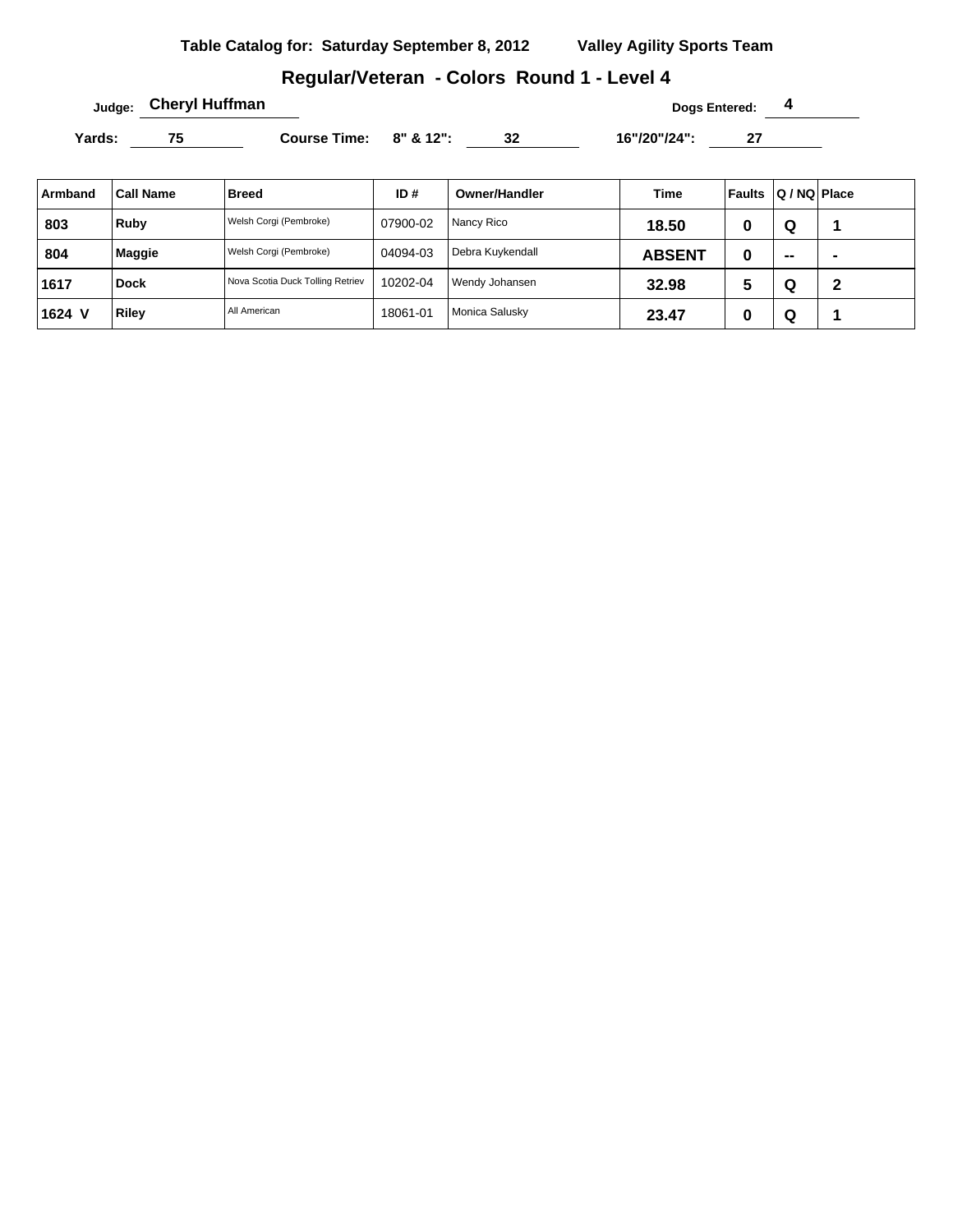#### **Regular/Veteran - Colors Round 1 - Level 5**

Yards: 75 Course Time: 8" & 12": 32 16"/20"/24": 27

| Armband | <b>Call Name</b> | <b>Breed</b>            | ID#      | <b>Owner/Handler</b>   | <b>Time</b> | Faults | Q / NQ   Place |   |
|---------|------------------|-------------------------|----------|------------------------|-------------|--------|----------------|---|
| 1601    | Gemma            | <b>English Shepherd</b> | 15027-02 | Toni Duralski          | 19.58       | 0      | Q              | 2 |
| 1608    | <b>Nick</b>      | Shetland Sheepdog       | 16496-01 | Penny Larson           | 16.99       | υ      | Q              |   |
| 1611    | Reva             | Australian Shepherd     | 05925-04 | <b>Cherie Gessford</b> | 32.37       | 5      | Q              | 3 |
| 2011 V  | Darby            | Labrador Retriever      | 03303-01 | Debbie McVay           | 18.75       | O      | Q              |   |
| 2402    | Quik             | <b>Border Collie</b>    | 01922-03 | Carlene Chandler       | 13.72       | O      | Q              |   |

# **Enthusiast - Colors Round 1 - Level 5**

**Judge:** Cheryl Huffman **Dogs Entered:** 2

Yards: 75 Course Time: 8" & 12": 37 16"/20"/24": 32

| Armband | <b>Call Name</b> | <b>Breed</b>     | ID#      | <b>Owner/Handler</b> | Time  | Faults Q / NQ Place |  |
|---------|------------------|------------------|----------|----------------------|-------|---------------------|--|
| 805 1   | Mia              | Chihuahua        | 04420-02 | Veronica Adrover     | 29.58 |                     |  |
| 2016    | Tally            | Belgian Tervuren | 02333-02 | Nancy Smith          | 26.30 |                     |  |